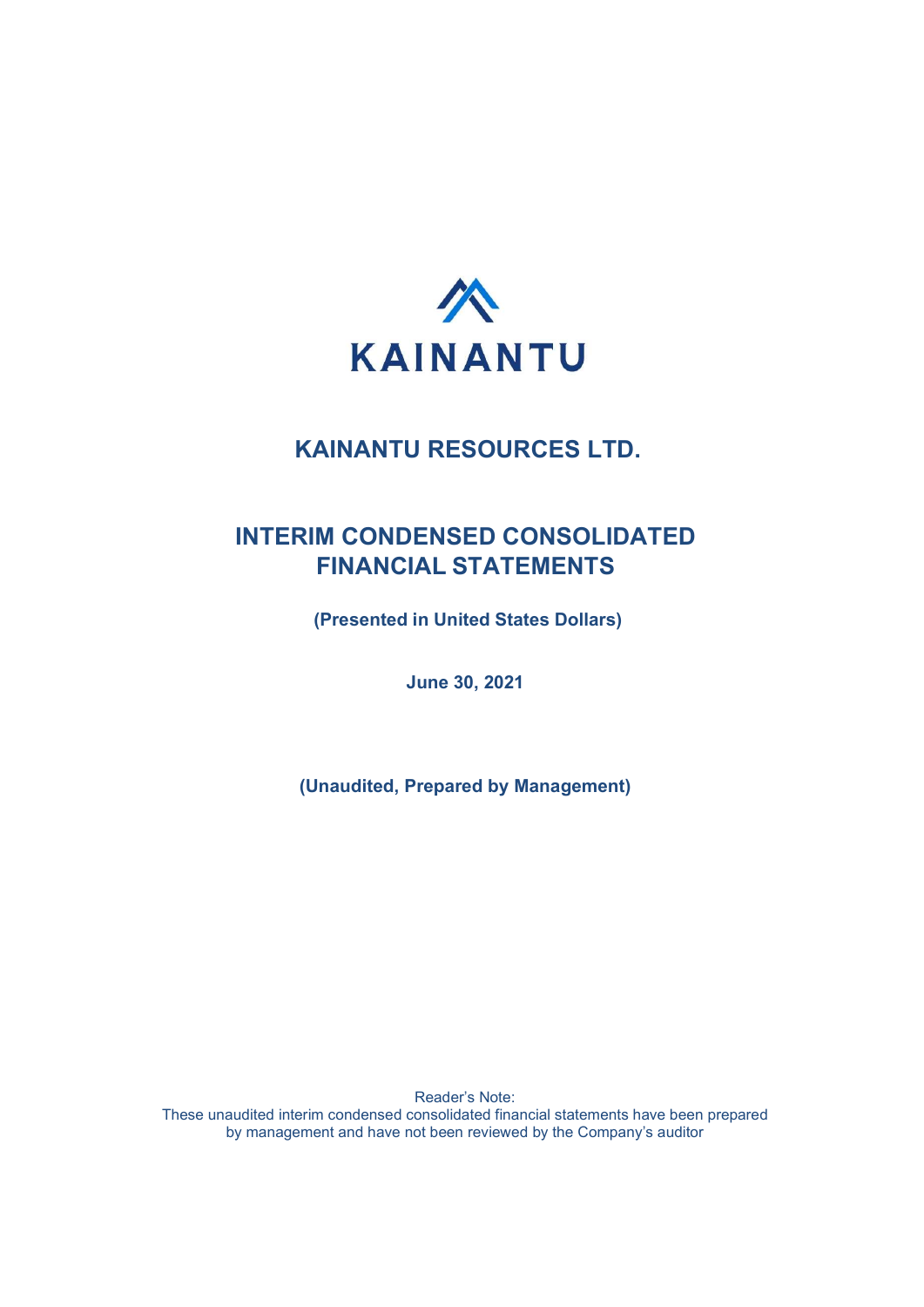### Interim Condensed Consolidated Statements of Financial Position (Presented in thousands of United States Dollars) (Unaudited, Prepared by Management)

| As at                                                         | <b>Note</b>    | <b>June 30,</b> |          | <b>November</b><br>2021<br>30, 2020 |       |
|---------------------------------------------------------------|----------------|-----------------|----------|-------------------------------------|-------|
| <b>ASSETS</b>                                                 |                |                 |          |                                     |       |
| <b>Current</b>                                                |                |                 |          |                                     |       |
| Cash and cash equivalents                                     |                | \$              | 1,641    |                                     |       |
| <b>Receivables</b>                                            |                |                 | 120      | \$                                  | 11    |
| Deferred financing costs                                      |                |                 |          |                                     | 246   |
| <b>Total Current Assets</b>                                   |                |                 | 1,761    |                                     | 257   |
|                                                               |                |                 |          |                                     |       |
| <b>Non-Current</b>                                            |                |                 |          |                                     |       |
| Property and equipment                                        | 4              |                 | 443      |                                     | 462   |
| Exploration and evaluation assets                             | 5              |                 | 3,470    |                                     | 2,711 |
| <b>Total Non-Current Assets</b>                               |                |                 | 3,913    |                                     | 3,173 |
|                                                               |                |                 |          |                                     |       |
| <b>Total Assets</b>                                           |                | \$              | 5,674    | \$                                  | 3,430 |
| <b>LIABILITIES AND SHAREHOLDERS' EQUITY</b><br><b>Current</b> |                |                 |          |                                     |       |
| Accounts payable and accrued liabilities                      |                | \$              | 333      | \$                                  | 421   |
| Due to related parties                                        | $\overline{7}$ |                 | 5        |                                     | 445   |
| <b>Total Current Liabilities</b>                              |                |                 | 338      |                                     | 866   |
| <b>Shareholders' Equity</b>                                   |                |                 |          |                                     |       |
| Share capital                                                 | 6              |                 | 6,056    |                                     | 2,802 |
| Share-based payment reserve                                   |                |                 | 344      |                                     |       |
| Accumulated other comprehensive income                        |                |                 | 111      |                                     | (6)   |
| Deficit                                                       |                |                 | (1, 175) |                                     | (232) |
| <b>Total Shareholders' Equity</b>                             |                |                 | 5,336    |                                     | 2,564 |
| <b>Total Liabilities and Shareholders' Equity</b>             |                | \$              | 5,674    | \$                                  | 3,430 |
| Nature of business<br>Continuance of operations               | 1<br>2(c)      |                 |          |                                     |       |

Approved and authorised by the board of directors on August 29, 2021:

| "Marcus Engelbrecht" |          | "Matthew Salthouse" |          |
|----------------------|----------|---------------------|----------|
| Marcus Engelbrecht   | Director | Matthew Salthouse   | Director |

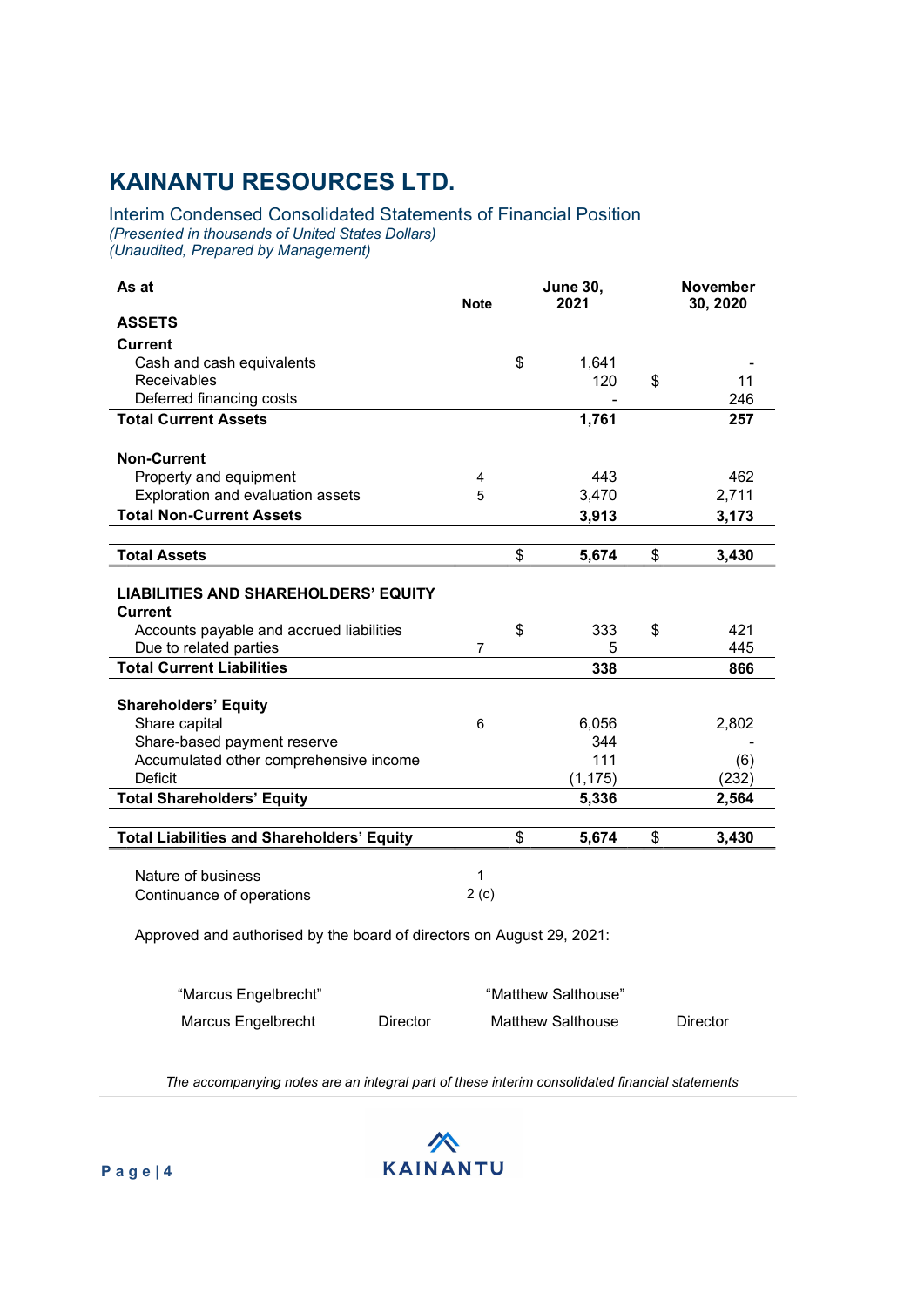Interim Consolidated Statements of Loss and Comprehensive Loss (Presented in thousands of United States Dollars) (Unaudited, Prepared by Management)

|                                                                       | <b>Note</b> | Seven months<br>ended June 30,<br>2021 | Six months<br>ended May 31,<br>2020 |
|-----------------------------------------------------------------------|-------------|----------------------------------------|-------------------------------------|
| <b>EXPENSES</b>                                                       |             |                                        |                                     |
| Accounting and legal                                                  | \$          | 46                                     | \$<br>$\overline{2}$                |
| Corporate and administrative                                          |             | 70                                     |                                     |
| Board and executive fees                                              |             | 127                                    |                                     |
| Marketing and investor relations                                      |             | 134                                    |                                     |
| Share-based payments                                                  |             | 230                                    |                                     |
| <b>Total Expenses</b>                                                 |             | (607)                                  | (2)                                 |
| <b>OTHER ITEMS</b><br>Foreign exchange (gain) loss<br>Listing expense | \$          | 336                                    | \$                                  |
| <b>Loss for the Period</b>                                            |             | (943)                                  | (2)                                 |
| Foreign exchange translation                                          | \$          | 117                                    | \$                                  |
| <b>Comprehensive Loss for the Period</b>                              | \$          | (826)                                  | \$<br>(2)                           |
| Basic loss per common share                                           | \$          | (0.02)                                 | \$<br>(1.05)                        |
| Weighted average number of common<br>shares outstanding - basic       |             | 44,854,107                             | 1,500                               |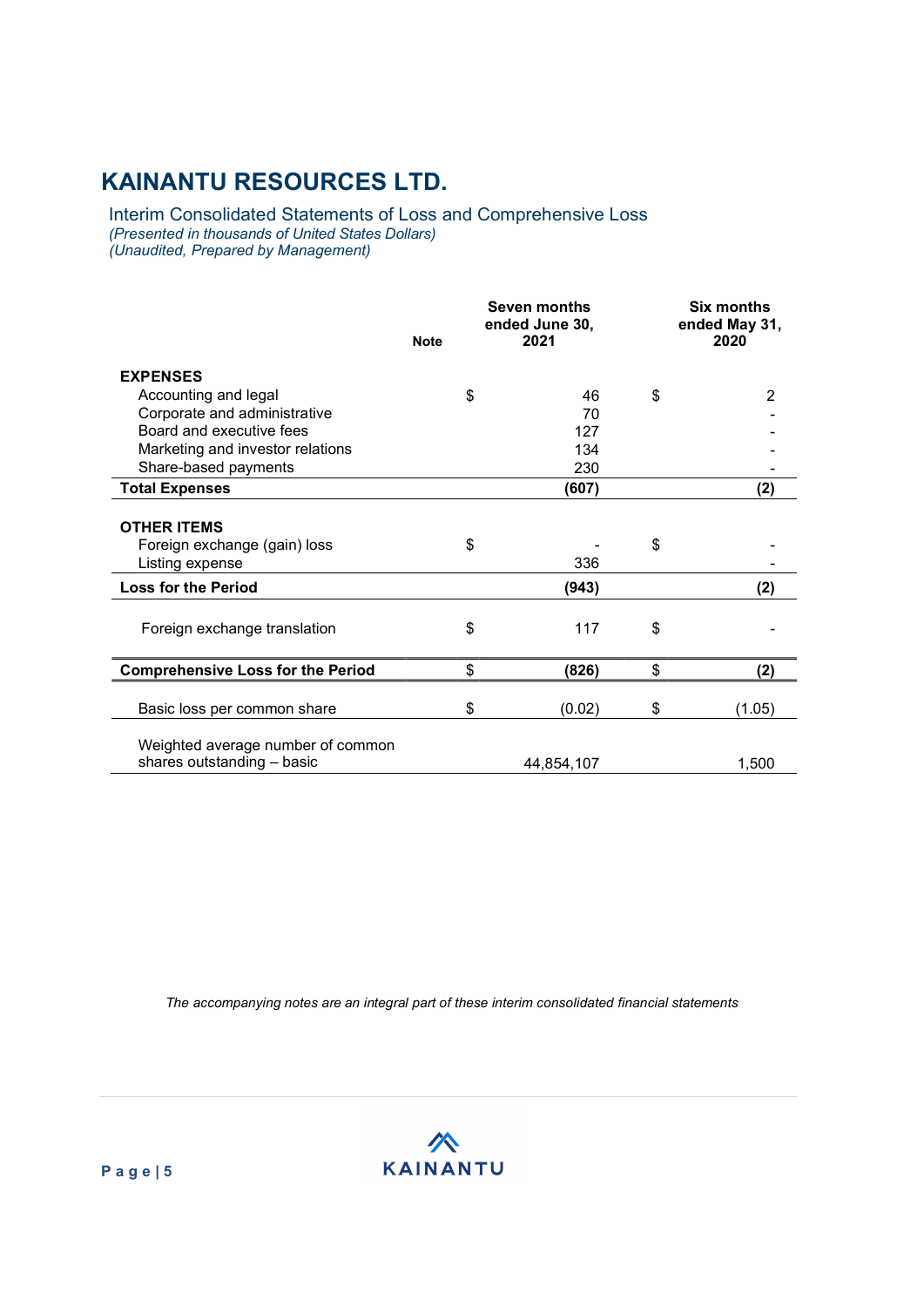Interim Consolidated Statements of Cash Flows (Presented in thousands of United States Dollars) (Unaudited, Prepared by Management)

|                                               | <b>Note</b> | <b>Seven months</b><br>ended June 30,<br>2021 |       | Six months<br>ended May 31,<br>2020 |
|-----------------------------------------------|-------------|-----------------------------------------------|-------|-------------------------------------|
|                                               |             |                                               |       |                                     |
| <b>OPERATING ACTIVITIES</b>                   |             |                                               |       |                                     |
| Loss for the period                           |             | \$                                            | (943) | \$<br>(2)                           |
| Foreign exchange                              |             |                                               |       |                                     |
| Listing expense                               |             |                                               | 336   |                                     |
| Share-based payments                          |             |                                               | 230   |                                     |
| Changes in non-cash working capital items:    |             |                                               |       |                                     |
| Receivables                                   |             |                                               | (109) | (1)                                 |
| Deferred Financing costs                      |             |                                               | 247   |                                     |
| Accounts payable and accrued liabilities      |             |                                               | (5)   | 3                                   |
| Due to related parties                        |             |                                               | (440) |                                     |
| <b>Cash used in Operating Activities</b>      |             |                                               | (684) |                                     |
|                                               |             |                                               |       |                                     |
| <b>INVESTING ACTIVITIES</b>                   |             |                                               |       |                                     |
| Payment for exploration and evaluation assets |             | \$                                            | (738) | \$                                  |
| Payment for plant and equipment               |             |                                               | (2)   |                                     |
| Cash acquired from reverse acquisition        |             |                                               | 126   |                                     |
| <b>Cash used in Investing Activities</b>      |             |                                               | (614) |                                     |
|                                               |             |                                               |       |                                     |
| <b>FINANCING ACTIVITIES</b>                   |             |                                               |       |                                     |
| Proceeds from concurrent financing            |             | \$                                            | 2,921 | \$                                  |
| Proceeds from warrant and option exercise     |             |                                               | 18    |                                     |
| <b>Cash provided by Financing Activities</b>  |             |                                               | 2,939 |                                     |
|                                               |             |                                               |       |                                     |
| Change in cash                                |             |                                               | 1,641 |                                     |
| Cash, beginning the period                    |             |                                               |       |                                     |
| Cash, end of period                           |             | \$                                            | 1,641 | \$                                  |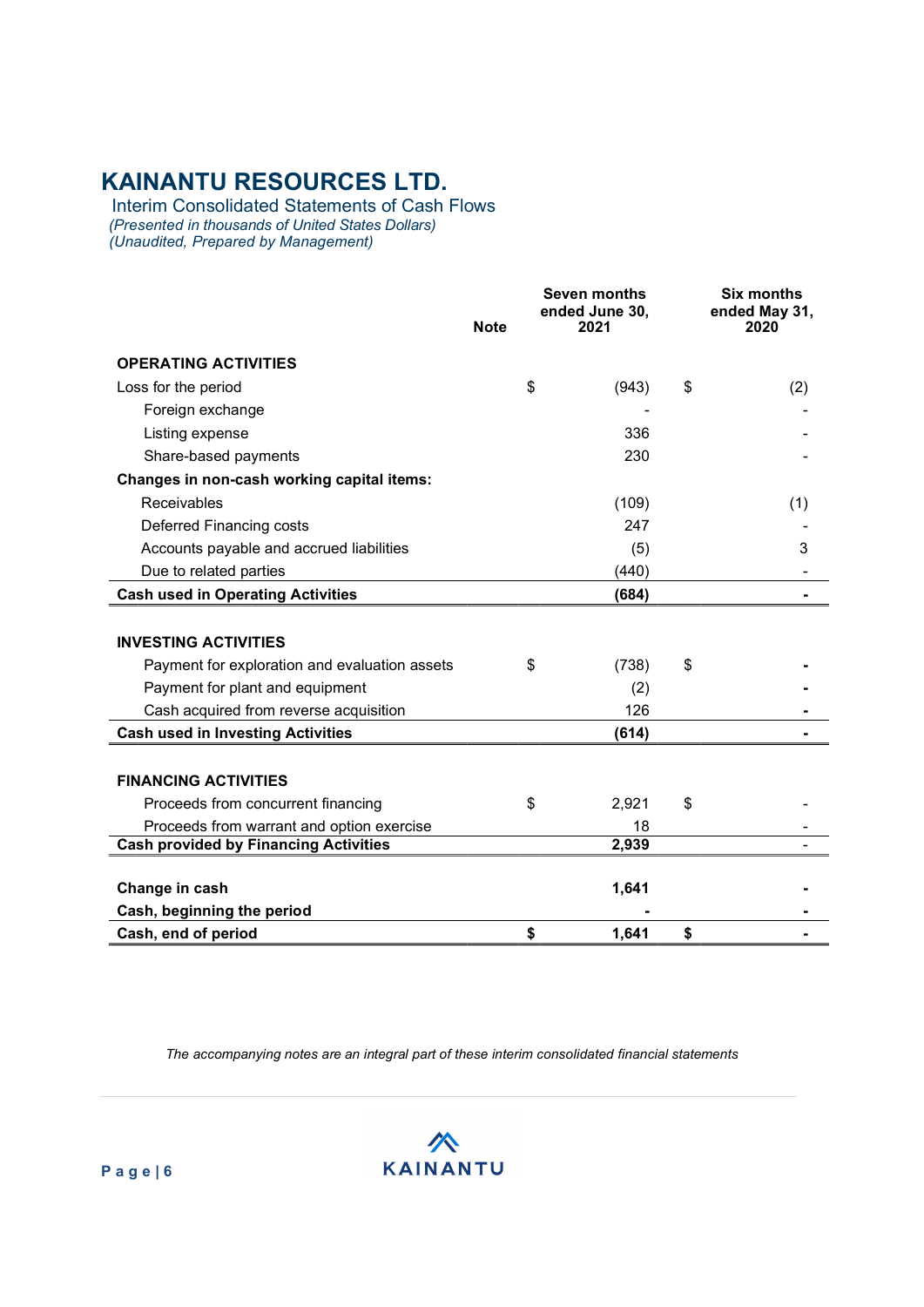#### Interim Consolidated Statements of Changes in Shareholders' Equity (Presented in thousands of United States Dollars) (Unaudited, Prepared by Management)

#### Share Capital Notes Number of shares Amount based Other Sharebased payment reserve Accumulated Deficit Comprehensive Income / (Loss) Deficit Shareholders' Total Equity  $\texttt{\$} \texttt{\$} \texttt{\$} \texttt{\$} \texttt{\$} \texttt{\$} \texttt{\$} \texttt{\$} \texttt{\$} \texttt{\$} \texttt{\$} \texttt{\$} \texttt{\$} \texttt{\$} \texttt{\$} \texttt{\$} \texttt{\$} \texttt{\$} \texttt{\$} \texttt{\$} \texttt{\$} \texttt{\$} \texttt{\$} \texttt{\$} \texttt{\$} \texttt{\$} \texttt{\$} \texttt{\$} \texttt{\$} \texttt{\$} \texttt{\$} \texttt{\$} \texttt{\$} \texttt{\$} \texttt{\$} \texttt{\$} \texttt{\$ Balance – November 30, 2019 1,500 2 - - (1) 1  $\csc$   $\csc$   $\csc$   $\csc$   $\csc$   $\csc$   $\csc$   $\csc$   $\csc$   $\csc$   $\csc$   $\csc$   $\csc$   $\csc$   $\csc$   $\csc$   $\csc$   $\csc$   $\csc$   $\csc$   $\csc$   $\csc$   $\csc$   $\csc$   $\csc$   $\csc$   $\csc$   $\csc$   $\csc$   $\csc$   $\csc$   $\csc$   $\csc$   $\csc$   $\csc$   $\csc$   $\csc$ Foreign exchange translation and the state of the state of the state of the state of the state of the state of the state of the state of the state of the state of the state of the state of the state of the state of the sta Balance – May 31, 2020 1,500 1,500 2 - 1,500 (1) Share issuance - June 1, 2020 2,200,000 - - - - - Share issuance - June 1, 2020 17,798,500 <br>
Loss for the period (229) (229) (229) Loss for the period - - - - (229) (229) Foreign exchange translation  $\overline{a}$  -  $\overline{a}$  -  $\overline{a}$  -  $\overline{a}$  (6) Balance – November 30, 2020 20,000,000 2,802 - (6) (232) 2,564 Consideration for reverse acquisition  $\begin{array}{ccc} 4,000,000 & 428 & - & - & - & - & 428 \\ 20.500,000 & 3.168 & - & - & - & - & 3.168 \end{array}$ Concurrent financing 20,500,000 3,168 - - - 3,168 Finders' fees (shares) 572,400 - - - - - Finders' fees (warrants) and the state of the state of the state of the state of the state of the state of the state of the state of the state of the state of the state of the state of the state of the state of the state o Finders' fees (cash) - (29) - - - (29) Corporate finance fees (warrants)  $(24)$ Corporate finance fees (cash)  $\begin{array}{cccc} - & \phantom{+} & \phantom{+} & \phantom{+} & \phantom{+} & \phantom{+} & \phantom{+} & \phantom{+} & \phantom{+} & \phantom{+} & \phantom{+} & \phantom{+} & \phantom{+} & \phantom{+} & \phantom{+} & \phantom{+} & \phantom{+} & \phantom{+} & \phantom{+} & \phantom{+} & \phantom{+} & \phantom{+} & \phantom{+} & \phantom{+} & \phantom{+} & \phantom{+} & \phantom{+} &$ Share issuance costs (164) Exercise of options 133,333 | 10 - 10 Exercise of brokers warrants 100,000 8 - - - 8 Loss for the period (943) (943) (943) Share base payments **230** 230 **230** Foreign exchange translation and the state of the state of the state of the state of the state of the state of the state of the state of the state of the state of the state of the state of the state of the state of the sta Balance – June 30, 2021 45,305,733 6,056 344 111 (1,175) 5,336

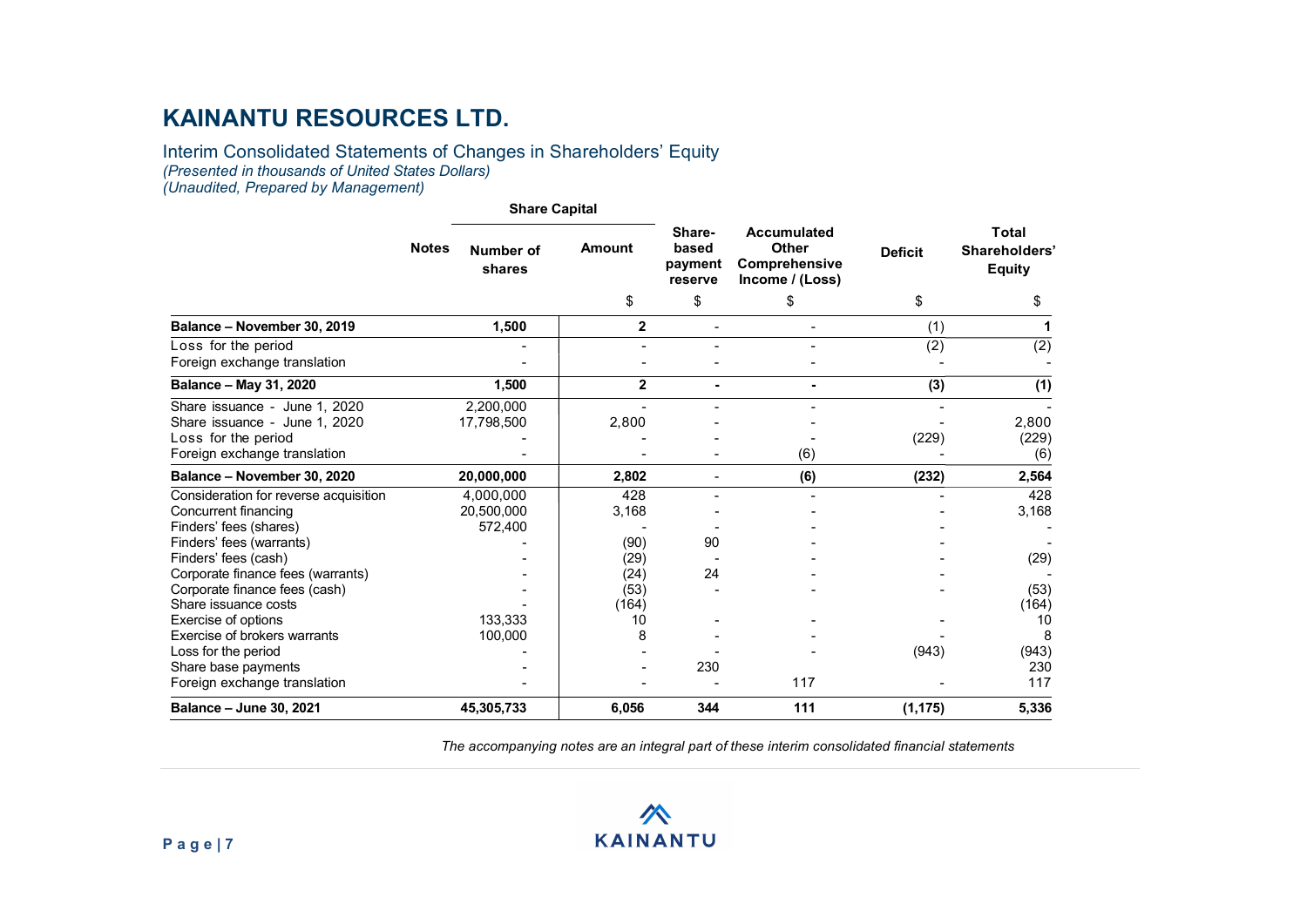Notes to the Interim Condensed Consolidated Financial Statements June 30, 2021 (Presented in Thousands of United States Dollars) (Unaudited, Prepared by Management)

### 1. NATURE OF BUSINESS

The Company was incorporated under the Business Corporations Act (British Columbia) on July 4, 2018 as a Capital Pool Company under the policies of the TSX Venture Exchange (the "TSX-V").

The principal business of the Company was the identification and evaluation of assets or businesses with a view to completing a "Qualifying Transaction" as it is defined in the policies of the TSX-V.

On November 23, 2020, the Company changed its name to Kainantu Resources Ltd. and on December 3, announced that it had completed the acquisition of all of the issued and outstanding shares of Kainantu Resources Pte. Ltd. ("Kainantu") (the "Transaction"). The Transaction resulted in a reverse takeover of the Company by the shareholders of Kainantu, constituting the Company's Qualifying Transaction as such term is defined in Policy 2.4 - Capital Pool Companies of the TSX-V.

Kainantu was incorporated in Singapore on August 21, 2019 and incorporated a subsidiary Kainantu Resources Limited, on February 1, 2020 for the purpose of acquiring mineral exploration properties in Papua New Guinea ("PNG").

Pursuant to the Transaction, the Company issued an aggregate of 20,000,000 Company Shares to the founding holders of common shares of Kainantu ("Kainantu Shares") on the basis of one Company Share for each Kainantu Share at price of Canadian Dollars ("CDN") \$0.20 per Kainantu Share. In addition, the Company will issue 5,000,000 common shares to the founding holders of Kainantu, pro rata in accordance with their holdings of Kainantu Shares, as additional consideration at such time as the Company has established and completed a technical report in compliance with National Instrument 43-101 - Standards of Disclosure for Mineral Projects ("NI 43-101") supporting an inferred resource (as such term is defined in NI 43-101).

Immediately following the Transaction:

- 2,100,000 common shares of the Company were held by the existing shareholders;
- 1,900,000 common shares of the Company were held by former Kainantu shareholders;
- 20,000,000 common shares of the Company were issued to the former shareholders of Kainantu in exchange of Kainantu Shares;
- 20,500,000 shares and 10,250,000 attaching warrants of the Company were issued pursuant to the concurrent financing in connection with the Transaction (the "Concurrent Financing"). The Company raised total proceeds of CDN \$4.1 million from Concurrent Financing. Each warrant entitles the holder to acquire a common share of the Company at an exercise price of CDN \$0.40 per common share until December 3, 2023;
- 572,400 common shares and 286,200 attaching warrants of the Company were issued to certain arm's length finders as finders' fee payable in connection with the Concurrent Financing. Each warrant entitles the holder to acquire a common share of the Company at an exercise price of CDN \$0.40 per common share until December 3, 2023;
- 437,400 warrants of the Company were issued to certain arm's length finders as finders' fee payable in connection with the Concurrent Financing. Each warrant entitles the holder to acquire a common share of the Company at an exercise price of CDN \$0.20 per common share until December 3, 2023;
- 763,700 warrants were issued to certain finders. Each warrant entitles the holder to acquire a common share of the Company at an exercise price of CDN \$0.20 per common share until December 3, 2023; and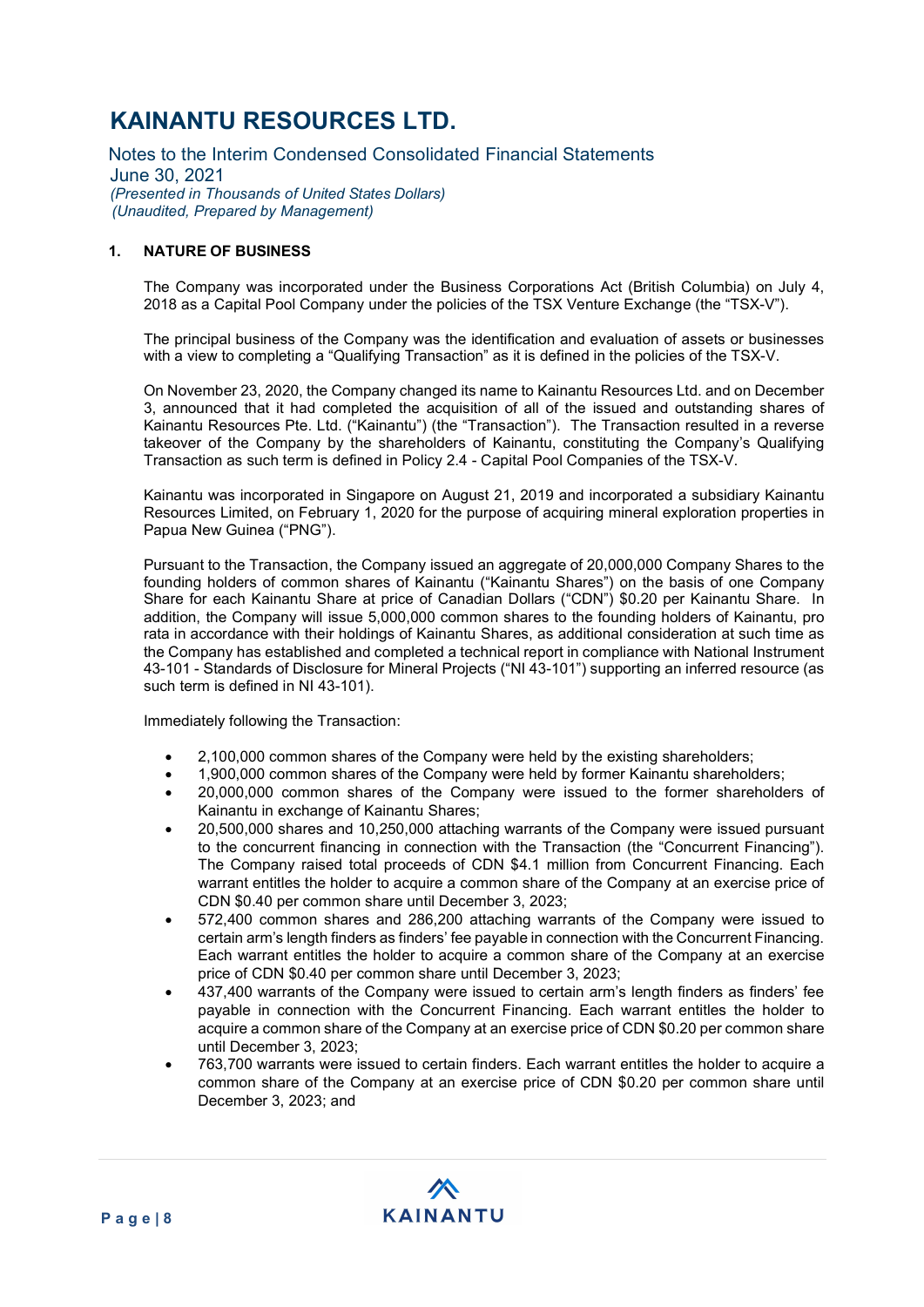Notes to the Interim Condensed Consolidated Financial Statements June 30, 2021 (Presented in Thousands of United States Dollars) (Unaudited, Prepared by Management)

### 1. NATURE OF BUSINESS (continued)

 490,000 warrants were issued as a corporate finance fee. Each warrant entitles the holder to acquire a common share of the Company at an exercise price of CDN \$0.40 per common share until December 3, 2023.

Together the Company, Kainantu and Kainantu Resources Limited form a wholly owned consolidated group ("the Group")

Since the Transaction resulted in the shareholders of Kainantu obtaining control of the Company, it constituted a reverse acquisition for accounting purposes with Kainantu being identified as the accounting acquirer. The net assets of the Company at the date of the reverse acquisition were deemed to have been acquired by Kainantu.

### 2. BASIS OF PREPARATION

#### a. Statement of compliance

These interim consolidated financial statements have been prepared in accordance with International Accounting Standard ("IAS") 34 Interim Financial Reporting and based on principles of International Financial Reporting Standards ("IFRS") as issued by the International Accounting Standards Board and Interpretations of the International Financial Reporting Interpretations Committee ("IFRIC"). These financial statements should be read in conjunction with the annual audited consolidated financial statements of Kainantu Resources Pte. Ltd for the period ended November 30, 2020, which include all of the significant accounting policies, and have been prepared in accordance with the same methods of application.

These interim consolidated financial statements were approved by the board of directors on August 29, 2021.

#### b. Basis of measurement

These interim consolidated financial statements have been prepared on a historical cost basis, except for certain financial instruments which have been measured at fair value. In addition, these financial statements have been prepared using the accrual basis of accounting, except for cash flow information.

#### c. Continuance of Operations

These interim condensed consolidated financial statements are prepared on a going concern basis, which assumes that the Group will be able to meet its obligations and continue its operations for its next fiscal year. Realisation values may be substantially different from the carrying values shown and these consolidated financial statements do not include adjustments that would be necessary if the going concern assumption is not appropriate.

The Group's continuing operations and its ability to meet mineral property and other commitments are dependent upon the ability of the Group to continue to raise additional equity or debt financing and to seek joint venture partners. Although the Group has been successful at raising capital in the past, there is no assurance that the Group will be able to raise adequate financing on terms that are acceptable to the Group, if at all. Based on its current plans, budgeted expenditures, and cash requirements, management believes the Group would need to raise additional capital to accomplish its business objectives thereafter.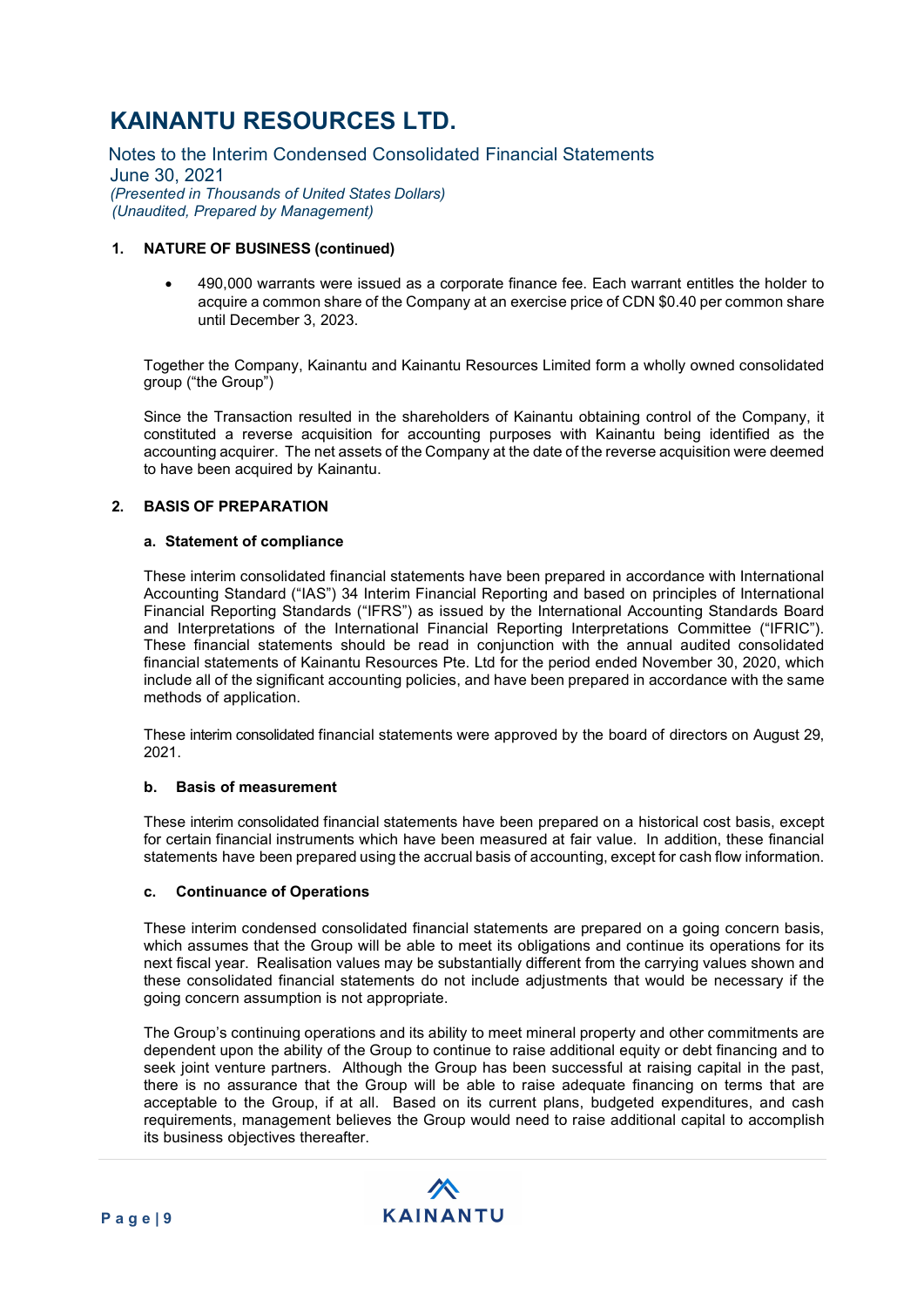Notes to the Interim Condensed Consolidated Financial Statements June 30, 2021 (Presented in Thousands of United States Dollars) (Unaudited, Prepared by Management)

### 2. BASIS OF PREPARATION (Continued)

#### d. Significant Accounting Estimates and Judgments

The preparation of financial statements in compliance with IFRS requires management to make certain critical accounting estimates and exercise judgement in applying the Group's policies. The estimates and associated assumptions are based on historical experience and various other factors that are believed to be reasonable under the circumstances, the results of which form the basis of making the judgments about carrying values of assets and liabilities that are not readily apparent from other sources. Actual results may differ from these estimates.

In preparing these interim condensed consolidated financial statements, the significant judgments made by management in applying the Group's accounting policies and the key sources of estimation uncertainty, except for the judgments and estimates involved with the reverse acquisition (Note 3), were the same as those applied to the audited consolidated financial statements of Kainantu Resources Pte. Ltd. for the period ended November 30, 2020.

#### e. Comparative Figures

Certain comparative figures have been reclassified to conform to the current year's presentation.

#### f. Presentation currency

These consolidated financial statements are presented in United States Dollars ("USD") which differs from the Company's functional currency which is CAD. Functional currencies of each entity are set out below.

Effective December 3, 2020, the Group has changed its presentation currency to USD from CAD. This change in presentation currency was made to better reflect the group's business activities, following the acquisition by Kainantu and forming the Group where the main operating entity adopts USD as the functional currency.

The interim condensed consolidated financial statements, for all years presented, are shown in the new presentation currency. Historically, the results of the Company have been presented in CAD.

Amounts are translated to the US dollar as follows:

- The consolidated income statements and consolidated statements of comprehensive income are translated into the presentation currency using the average exchange rates prevailing during each reporting period.
- Assets and liabilities on the consolidated statements of financial position were translated using the period-end exchange rates.
- Shareholders' equity balances were translated using historical rates based on rates in effect on the date of material transactions.

As a result of the change in presentation currency all amounts are expressed in USD unless otherwise noted.

The Group's non-USD functional currency entities have been translated to the USD dollar in accordance with IAS 21, The Effects of Changes in Foreign Exchange Rates.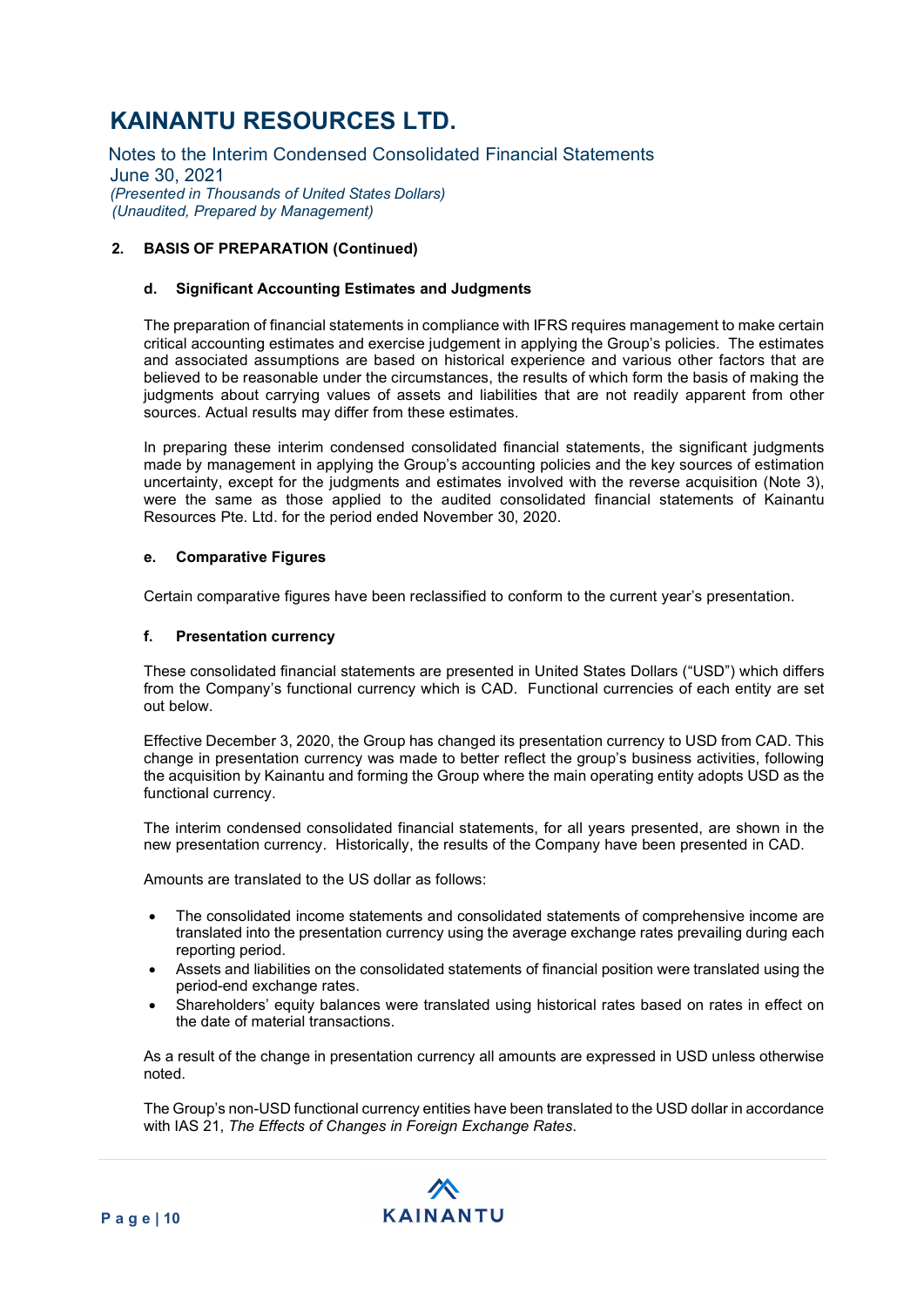Notes to the Interim Condensed Consolidated Financial Statements June 30, 2021 (Presented in Thousands of United States Dollars) (Unaudited, Prepared by Management)

### 2. BASIS OF PREPARATION (Continued)

### g. Basis of consolidation

The consolidated financial statements comprise the financial statements of the Company and its subsidiary. Control is achieved when the Group is exposed, or has rights, to variable returns from its involvement with the investee and has the ability to affect those returns through its power over the investee.

Consolidation of a subsidiary begins when the Company obtains control over the subsidiary and ceases when the Company loses control of the subsidiary. All intra-group assets and liabilities, revenues, expenses and cash flows relating to intra-group transactions are eliminated.

| <b>Entity</b>              | Ownership<br>% | Country of<br>incorporation | Nature /<br><b>Activities</b> | <b>Functional</b><br>Currency |
|----------------------------|----------------|-----------------------------|-------------------------------|-------------------------------|
| Kainantu Resources Ltd     | ۰              | Canada                      | Listed company                | CAD                           |
| Kainantu Resources Pte Ltd | 100%           | Singapore                   | Holding company               | SGD                           |
| Kainantu Resources Limited | 100%           | Papua New<br>Guinea         | Mineral exploration           | <b>USD</b>                    |

### 3. REVERSE TAKEOVER BY KAINANTU

As described in Note 1, on December 3, 2020, the Company and Kainantu completed the Transaction which constituted a reverse acquisition. The shareholders of Kainantu obtained control of the Company and the combined entity, by obtaining control of the voting power of the Company and the resulting power to govern its financial and operating policies.

For accounting purposes, Kainantu has been treated as the accounting parent company (legal subsidiary) and PLB has been treated as the accounting subsidiary (legal parent) in these consolidated financial statements.

The Transaction was accounted for as a reverse acquisition in accordance with the guidance provided in IFRS 2, Share-based Payments and IFRS 3, Business Combinations. As the Company did not qualify as a business according to the definition in IFRS 3, the reverse acquisition did not constitute a business combination, rather it was treated as an issuance of shares by Kainantu for the net assets of the Company and to obtain a listing status.

Accordingly, no goodwill or intangible assets were recorded with respect to the Transaction. As Kainantu was deemed to be the acquirer for accounting purposes, its assets, liabilities and operations since incorporation are included in these consolidated financial statements at their historical carrying value. The Company's results of operations have been included from December 3, 2020.

For the acquisition of the Company by Kainantu, the consideration received is deemed to be the fair value of the net assets of the Company which on December 3, 2020 were as follows: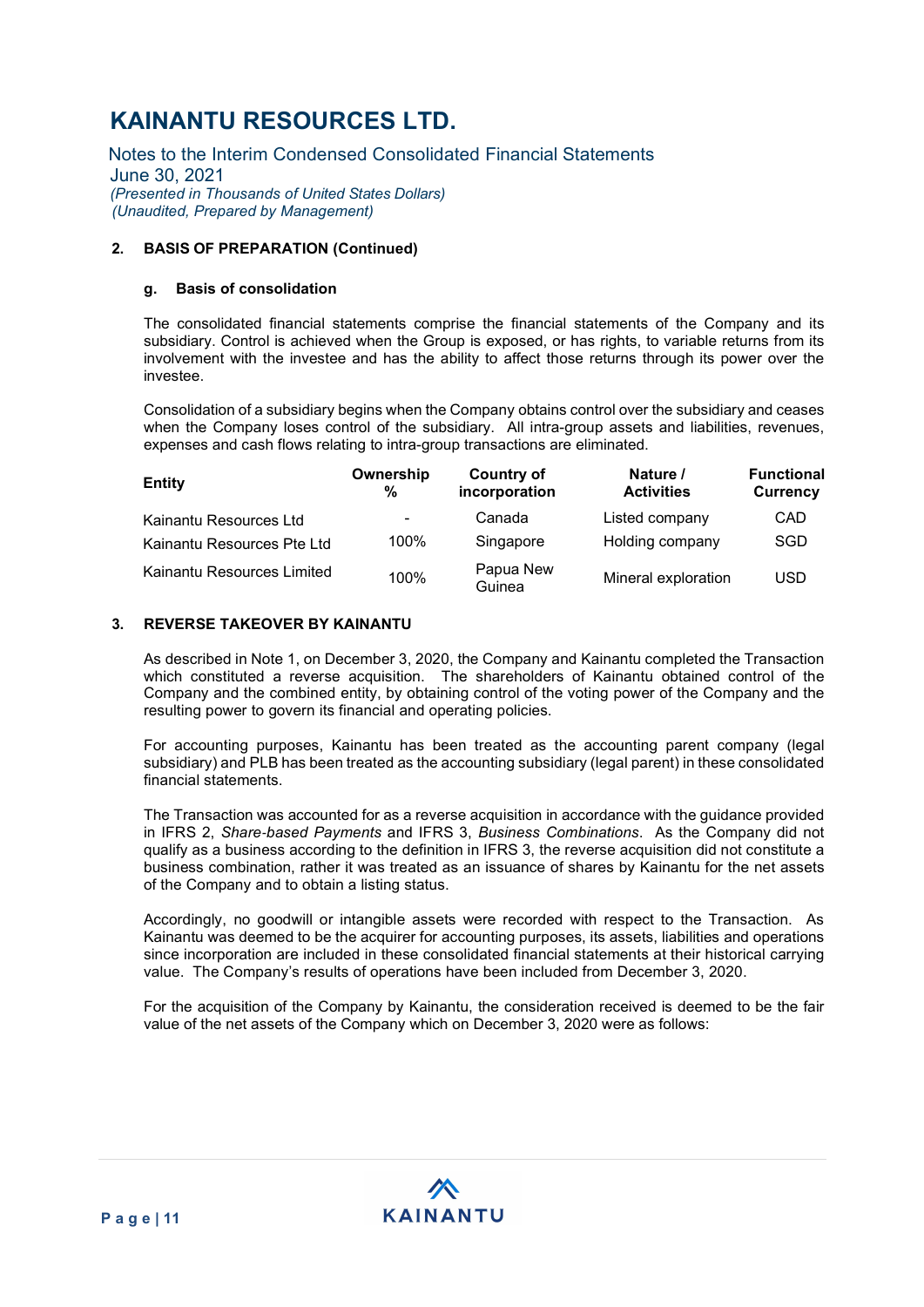Notes to the Interim Condensed Consolidated Financial Statements June 30, 2021 (Presented in Thousands of United States Dollars) (Unaudited, Prepared by Management)

| <b>Purchase Price</b>                                 |           |
|-------------------------------------------------------|-----------|
| Fair value of shares acquired by Kainantu vendors     | \$<br>103 |
| Fair value of shares retained by Company shareholders | 325       |
| <b>Transaction costs</b>                              |           |
| <b>Total Purchase Price</b>                           | 428       |
|                                                       |           |
| <b>Net Assets Acquired</b>                            |           |
| <b>Current Assets</b>                                 |           |
| Cash                                                  | 126       |
| Accounts Receivable                                   |           |
| <b>Current Liabilities</b>                            |           |
| <b>Accounts Payable</b>                               | (35)      |
| <b>Net Identifiable Assets</b>                        | 92        |
|                                                       |           |
| <b>Listing expense</b>                                | \$<br>336 |

The fair value per share acquired by the Kainantu vendors reflects the transaction price of CAD \$0.07 and the shares retained by the shareholders of PLB based on the capital raising price of CAD \$0.20.

As a result of PLB not meeting the definition of a business under IFRS 3, a listing expense of \$0.34 million has been recorded. This represents the excess of the purchase price over the fair value of the assets and liabilities acquired and is characterised as a capital raising cost.

### 4. PROPERTY AND EQUIPMENT

| Cost                            | <b>Office</b><br><b>Equipment</b> | Machinery &<br><b>Equipment</b> | <b>Motor</b><br><b>Vehicles</b> | <b>Construction</b><br>in Progress | <b>Total</b><br>S |
|---------------------------------|-----------------------------------|---------------------------------|---------------------------------|------------------------------------|-------------------|
| <b>November 30, 2020</b>        | 11                                | 6                               | 91                              | 370                                | 478               |
| Additions                       |                                   |                                 |                                 |                                    | 2                 |
| June 30, 2021                   | 12                                |                                 | 91                              | 370                                | 480               |
| <b>Accumulated Depreciation</b> |                                   |                                 |                                 |                                    |                   |
| <b>November 30, 2020</b>        |                                   |                                 | 15                              |                                    | 16                |
| Depreciation                    |                                   |                                 | 18                              |                                    | 20                |
| June 30, 2021                   | 2                                 |                                 | 33                              |                                    | 37                |
| <b>Net Book Value</b>           | 10                                | 5                               | 58                              | 370                                | 443               |

Depreciation is capitalised to exploration and evaluation assets.

#### 5. EXPLORATION AND EVALUATION ASSETS

|                          | <b>Acquisition Cost</b>  | Additions | <b>Impairment</b>        | Total |
|--------------------------|--------------------------|-----------|--------------------------|-------|
| <b>November 30, 2020</b> | 2.331                    | 381       | $\overline{\phantom{a}}$ | 2.712 |
| Kainantu                 | $\overline{\phantom{a}}$ | 758       | $\overline{\phantom{a}}$ | 758   |
| June 30, 2021            | 2.331                    | 1.139     | $\blacksquare$           | 3.470 |

Additions included \$20,219 of capitalised depreciation.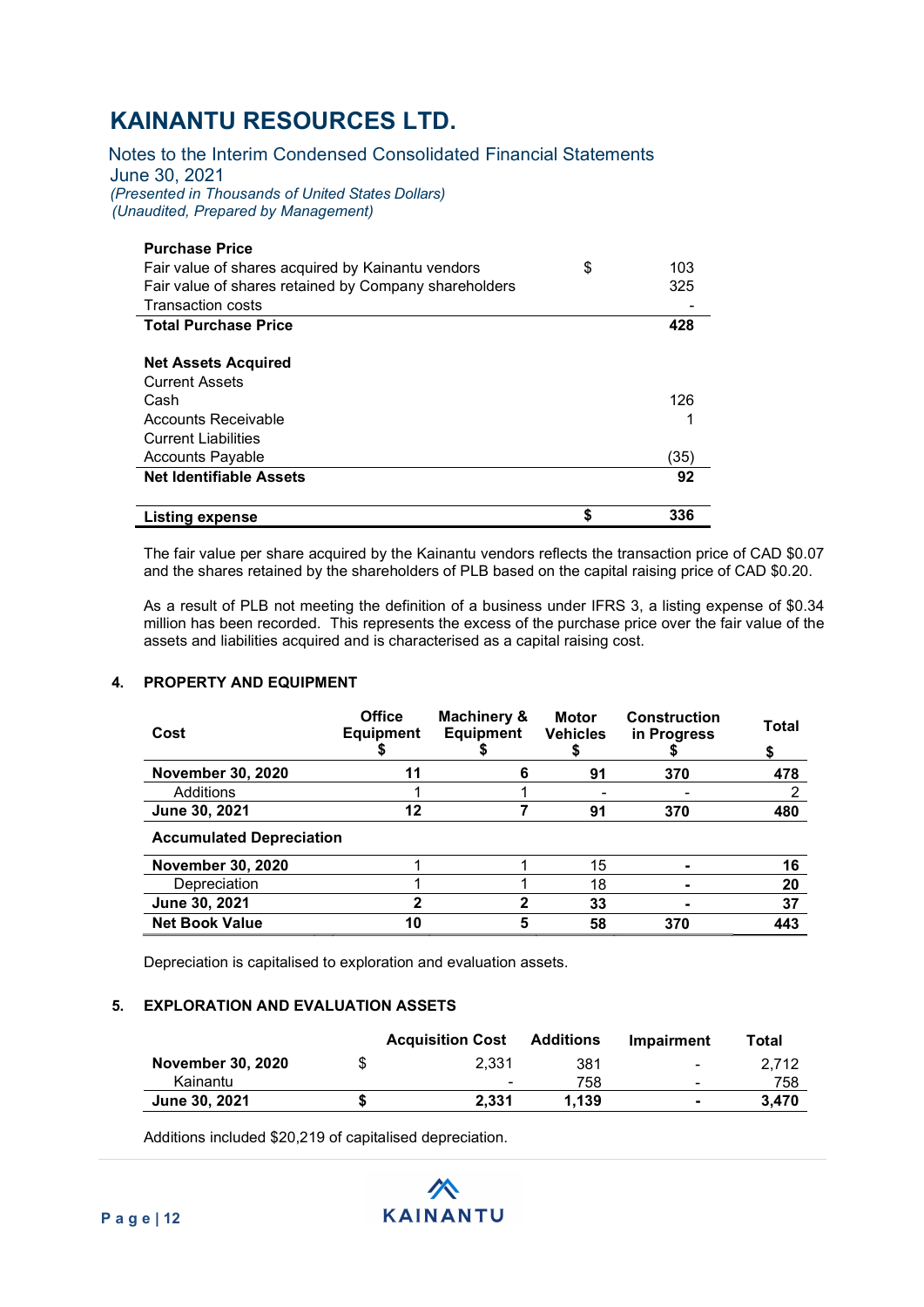Notes to the Interim Condensed Consolidated Financial Statements June 30, 2021 (Presented in Thousands of United States Dollars) (Unaudited, Prepared by Management)

### 6. SHARE CAPITAL

The Company is authorised to issue unlimited ordinary shares.

During the period ended June 30, 2021, the Company issued 20,500,000 common shares and 10,250,000 share purchase warrants of the Company as part of the Concurrent Financing in conjunction with the reverse acquisition Transaction (Note 1) for total proceeds of CDN \$4.1 million.

Total cash financing cost incurred for the Concurrent Financing amounted to CDN \$38,220 and an additional 572,400 common shares and 1,486,900 share purchase warrants of the Company were issued to certain finders. A cash corporate finance fee of CDN \$68,000 was incurred and an additional 490,000 share purchase warrants of the Company were issued.

#### Share purchase warrants

Details of the status of the share purchase warrants are as follows:

|                                |            | 2021                    |                       |
|--------------------------------|------------|-------------------------|-----------------------|
|                                | Number of  | <b>Weighted Average</b> |                       |
|                                | Warrants   |                         | <b>Exercise Price</b> |
| Outstanding, beginning of year | 100,000    | \$                      | 0.10                  |
| Granted                        | 10,250,000 |                         | 0.40                  |
| Granted                        | 1,486,900  |                         | 0.20                  |
| Granted                        | 490,000    |                         | 0.40                  |
| Exercised                      | (100,000)  |                         | 0.10                  |
| Outstanding, end of year       | 12,226,900 |                         | 0.38                  |

#### Stock option plan

The continuity of stock options is as follows:

|                                  |                   | 2021                                   |
|----------------------------------|-------------------|----------------------------------------|
|                                  | Number of Options | Weighted Average Exercise Price<br>CDN |
| Balance, beginning of the period | 400,000           | 0.10                                   |
| Granted                          | 4,105,000         | 0.21                                   |
| Exercised                        | (133, 333)        | (0.10)                                 |
| Balance, end of the period       | 4,371,667         | 0.20                                   |

The following stock options were outstanding and exercisable as at June 30, 2021:

|                                  |            |           | Remaining        |
|----------------------------------|------------|-----------|------------------|
|                                  | Exercise   | Number of | Contractual Life |
| Expiry Date                      | Price      | Options   | (Years)          |
| March 14, 2024                   | CDN \$0.10 | 266,667   | 3.04             |
| December 23, 2025                | CDN \$0.21 | 4,105,000 | 4.82             |
| <b>Total</b>                     |            | 4,371,667 |                  |
| Weighted average years to expiry |            |           | 4.71             |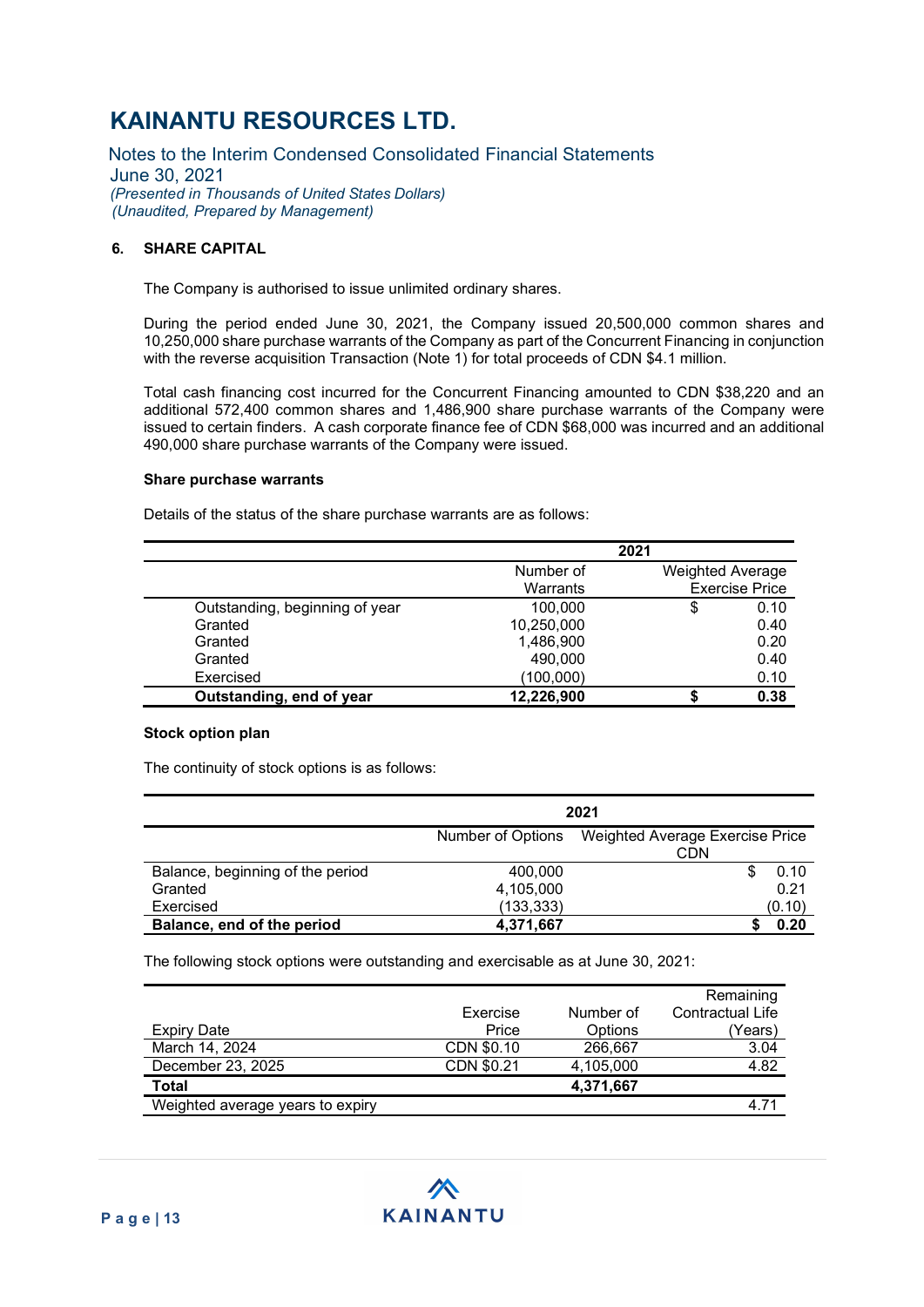Notes to the Interim Condensed Consolidated Financial Statements June 30, 2021 (Presented in Thousands of United States Dollars) (Unaudited, Prepared by Management)

### 6. SHARE CAPITAL (Continued)

The Company recorded \$0.23 million in share-based compensation related to the vested stock options. The Company employed the Black-Scholes option-pricing model using the following assumptions:

December 3, 2021

| <b>Assumptions:</b>                                 |                   |
|-----------------------------------------------------|-------------------|
| Risk-free interest rate                             | 0.3%              |
| Expected life of options                            | 5 years           |
| Expected volatility (based on comparable companies) | 100%              |
| Dividend yield                                      | Nil               |
| Forfeiture rate                                     | $0.0\%$           |
| Exercise price                                      | CDN \$0.21        |
| Share price on grant date                           | CDN \$0.28        |
| <b>Result</b>                                       |                   |
| Weighted average fair value per option granted      | <b>CDN \$0.22</b> |

### 7. RELATED PARTY TRANSACTIONS

#### Key Management Personnel

Key management personnel include those persons having authority and responsibility for planning, directing and controlling the activities of the Group. The Group has determined that key management personnel consist of executive and non-executive members of the Board and executive management team.

Key management personnel compensation comprised fees paid and share‐based compensation related to the fair value of the stock options granted to these key management personal.

Fees paid to key management personal in the 7 months ended June 30, 2021 were \$0.13 million (2020  $-$  \$nil).

Recognition of share-based payments expense is included in the consolidated financial statements on a graded vesting basis. During the period ended June 30, 2021, share-based compensation for the key management personnel amounted to \$0.23 million (2020 ‐ \$nil).

#### Related Party Entities

As at June 30, 2021, \$5,229 was due to related party Asia Pacific Energy Ventures Pte. Ltd. (of which Geoff Lawrence is a shareholder; and also a director and shareholder of the Company) for advances and recharged costs (November 30, 2020 - \$0.44 million).

During the period and as noted above, the Company also settled working capital loans and advances of \$0.44 million, as provided by the APEV group to cover operating expenses prior to listing.

During the reporting period the Company incurred expenses through a shared services agreement totalling \$78,071 (2020 - \$nil) for office space, administrative and provision of other support services provided by APEV. The agreement and expenses are incurred on arms length terms; and have been approved by the independent directors of the Company.